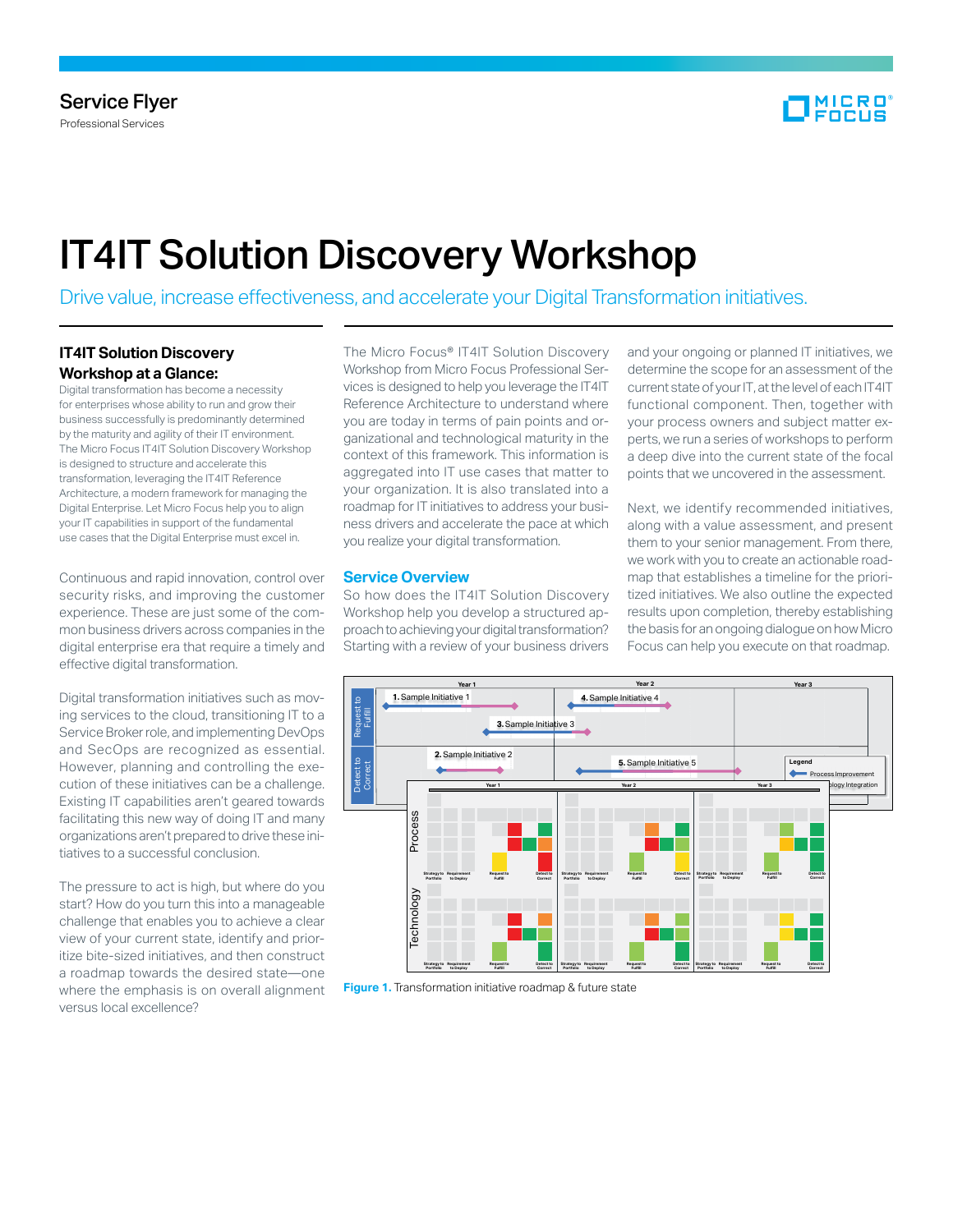## **IT4IT and the Micro Focus Master Use Cases**

The foundation for the IT4IT Solution Discovery Workshop is the IT4IT Reference Architecture, the industry standard model that structures the management of IT into four value streams and within that into functional components with the objective to bring alignment into how IT in the Digital Enterprise is managed from strategic to operational level. Micro Focus has defined Master Use Cases that flow across the four value streams defined within IT4IT. The maturity of these use cases from an organizational and technological perspective is essential to being able to deliver speed, agility, security, and insight—four aspects that IT needs to excel in to enable the business to compete in a digital world.

The Micro Focus Master Use Cases provide a layer on top of IT4IT that facilitates connecting your business drivers to the more granular level at which the IT4IT functional components are defined. They help you group your IT initiatives to deliver improvement on a use-case level.



mapped to the IT4IT Value Streams

## **Service Description**

The IT4IT Solution Discovery Workshop delivers:

- Identification of Master Use Cases that are essential to your organization in achieving a successful digital transformation.
- An assessment of the current state of your IT organization and capabilities on these dimensions: organizational effectiveness, technological maturity,

and pain level. These are represented at the level of the Master Use Cases as well as the IT4IT functional components.

- Identification of the IT4IT functional components that need improvement and on which aspect(s), as well as aggregation of this information into the Master Use Cases.
- A prioritized list of bite-sized initiatives to improve IT4IT functional components that will help you accelerate your digital

transformation, along with an assessed business value for each initiative.

- An IT4IT Technology Blueprint that maps Micro Focus technology solutions to IT4IT functional components.
- A roadmap for recommended initiatives to address pain points by evolving organizational effectiveness and the technology that will most effectively accelerate your digital transformation.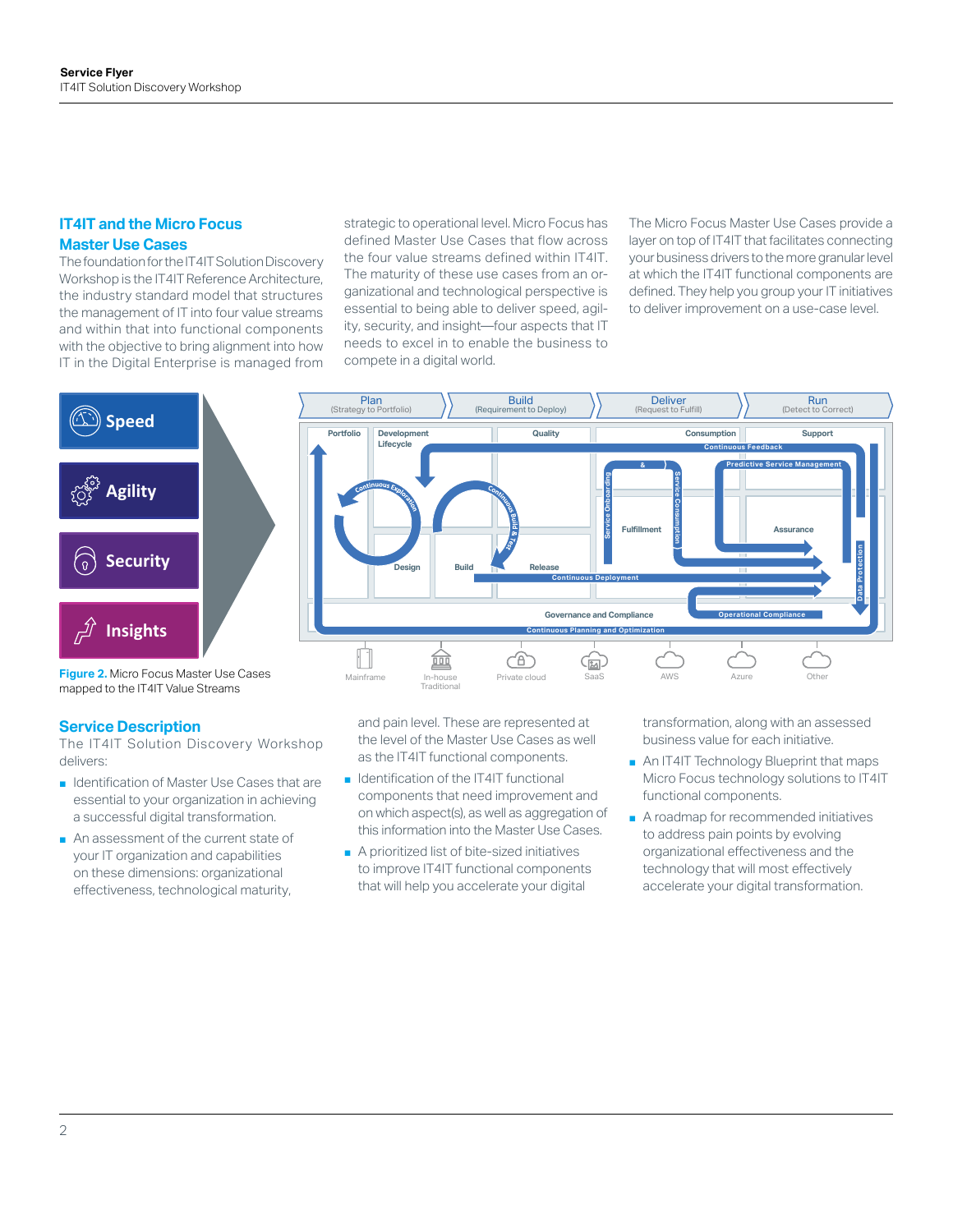



**Figure 3.** Current state reports for Master Use Cases and IT4IT functional components

]Through interviews with key stakeholders in

identified. In addition, the essential Master Use Cases for your organization are identified and are used to set the scope for a current state assessment.

Depending on the agreed duration for the engagement, current state information can be collected by means of an extensive questionnaire or through an accelerated assessment method where assessment scores are directly derived from stakeholder interviews.

As an optional step, preliminary findings based on the collected data can be reported back to the engagement sponsor for review, prior to running workshops. The engagement concludes with an extensive review of the findings and recommendations and agreement on next steps.

## **Engagement Structure**

The sample timeline below outlines the setup of the engagement.

your organization, the key business drivers and associated existing or planned IT initiatives are

|                                  |                                                                            |                                                                                                              | 3                                                                                                              |                                                                                | 5                                                                                                |                                                                                                    |                                                                                                                                  |                             |
|----------------------------------|----------------------------------------------------------------------------|--------------------------------------------------------------------------------------------------------------|----------------------------------------------------------------------------------------------------------------|--------------------------------------------------------------------------------|--------------------------------------------------------------------------------------------------|----------------------------------------------------------------------------------------------------|----------------------------------------------------------------------------------------------------------------------------------|-----------------------------|
|                                  | <b>Process</b><br><b>Review</b>                                            | <b>Business</b><br><b>Discovery</b>                                                                          | <b>Response</b><br>Package                                                                                     | <b>Pre-Arrival</b><br><b>Checkpoint</b>                                        | <b>Workshops</b>                                                                                 | <b>Deliverables</b>                                                                                | <b>Presentation</b>                                                                                                              | <b>Next</b><br><b>Steps</b> |
| o<br>o.<br>œ<br>ပ<br>ທ<br>ш<br>≏ | Review roles &<br>responsibilities.<br>Define people to<br>be interviewed. | <b>Define Business</b><br>and IT Initiatives<br>and goals.<br>One to one<br>interviews with<br>stakeholders. | (OPTIONAL)<br>Sponsor/stakeholder<br>distributes<br>questionnaires as<br>applicable and<br>collects responses. | (OPTIONAL)<br>Review preliminary<br>results and confirm<br>workshop logistics. | Micro Focus leader<br>facilitates onsite<br>workshops with<br>corresponding<br>process managers. | Micro Focus<br>team builds the<br>deliverable, with<br>recommendations<br>and value<br>assessment. | Micro Focus<br>presents findings<br>and<br>recommendations<br>and establishes an<br>on-going dialogue<br>to prioritize projects. | Agreement on next<br>steps. |
| <b>DNOT</b><br>TIMELINE          | 1 hour                                                                     | $1\frac{1}{2}$ h onsite                                                                                      | 5 days for customer<br>to complete<br>responses                                                                | 1 hour                                                                         | 1-2 weeks onsite                                                                                 | 1 week                                                                                             | 1/ <sub>2</sub> day onsite                                                                                                       |                             |
| DRT<br>ທ                         | 1 hour                                                                     | 11/2 h onsite                                                                                                |                                                                                                                |                                                                                | 1-2 days onsite                                                                                  | 1 week                                                                                             | 1/ <sub>2</sub> day onsite                                                                                                       |                             |

**Figure4.** Engagement timeline & activities